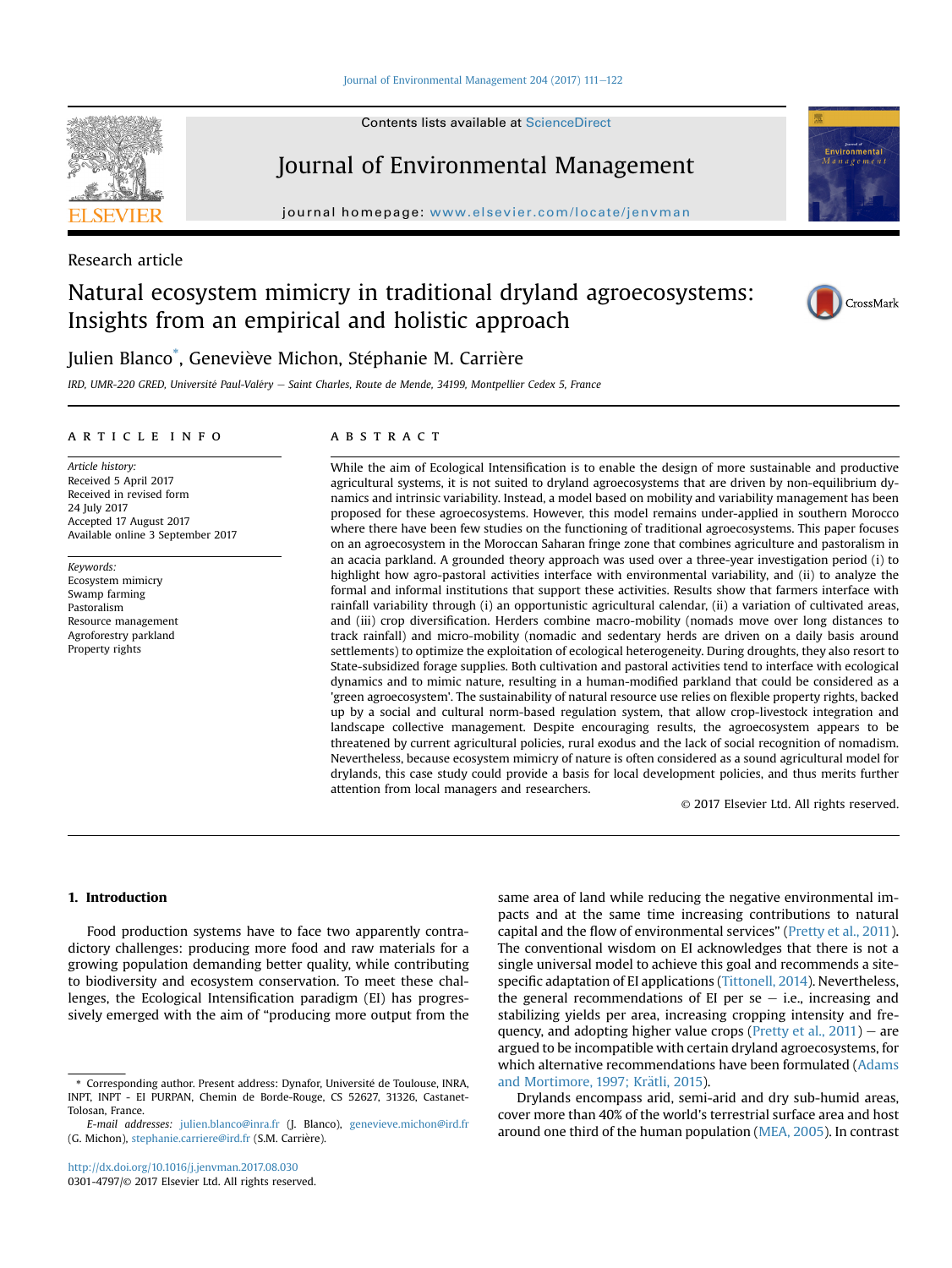to more favorable life zones, where agriculture is mainly constrained by biological stress (e.g., interspecific competition, predation), environmental stress (e.g., water deficit) is the main limiting factor for dryland agriculture (Ewel, 1999). A second specificity of drylands is their "non-equilibrium functioning" (Chesson et al., 2004): rare, sporadic and unpredictable rainfall episodes are 'pulses' that initiate peaks in primary production and that put an end to longer periods of drought ('inter-pulses') characterized by near-zero production. As a consequence, ecosystem dynamics are not based on any equilibrium but are intrinsically driven by stochastic rainfall (in space and time) and variability. This functioning generates, for human livelihoods, a high degree of uncertainty that people have had to adapt to. The most well-known example is pastoral nomadism: herders breed mobile herds in order to track rainfall over an extensive territory (Niamir-Fuller, 2000), so as to maintain animals in the best pastures as long as possible and to stretch the length of the 'pulse' (Krätli, 2015). Another common strategy is livelihood diversification through crop-livestock integration or temporary jobs that, among other things, enable people to achieve a variable resource endowment according to climatic and socio-economic conditions (Turner, 1999). These adaptations nevertheless presuppose suitable structural and institutional arrangements. In particular, nomads' access to a vast rangeland territory depends on collective land tenure systems and agreements between social groups (Salzman, 1967). In addition, being mobile affects every aspect of people's lifestyle and social and technical organization (Fernandez-Gimenez and Le Febre, 2006).

Given the specificity of dryland functioning, a mobility paradigm emerged in rangeland literature in the 1990s for agroecosystem sustainable development (Niamir-Fuller, 1999). In contrast to EI, that focuses on production increase, the mobility paradigm emphasizes the importance of reproductive capital, safety nets and adaptive planning (Oba et al., 2000). Nevertheless, the pursuit of equilibrium and technocratic visions still influence dryland policies and legislation and undermine people's ability to benefit from their variable environment (e.g., Hesse and Thébaud, 2006). In addition, dryland societies have been facing major changes over the last decades, including rural exodus, sedentarization, mobility restrictions and the development of the market economy. If certain changes may have been positive for dryland populations  $-$  e.g., access to temporary jobs and to new markets to stock and destock livestock have increased people's 'portfolio' of activities  $-$ , others have undermined their ability to interface with variability  $-$  e.g., development of exclusive land tenure systems and work force erosion.

Southern Morocco, at the Saharan fringe, traditional agroecosystems based on nomadism and opportunistic cultivation have persisted, despite the development of modern, market-oriented and irrigated systems (Royaume du Maroc, 2010), and despite the pervasive impact of the decolonization process (Pons, 1997). Nevertheless these systems are largely overlooked by governmental agro-pastoral development agencies, especially because they are considered as archaic agricultural systems responsible for land degradation and desertification (Davis, 2005). The aim of this paper is to describe the functioning of a traditional agroecosystem (located in an area named Ighuweln) that appears to constitute a sustainable agroforestry parkland combining crop cultivation, pastoralism and acacia tree stands (Blanco et al., 2015). We first focus on the agropastoralists' practices and strategies and describe how people achieve the domestication of a sustainable landscape that mimics natural ecosystem. Secondly, we analyze how institutional and social arrangements enable people to achieve ecological sustainability. Finally, we emphasize potential threats to this agroecosystem and the lessons learned from this holistic analysis regarding dryland traditional agroecosystems and their conservation.

#### 2. Materials & methods

#### 2.1. Study site

#### 2.1.1. Ecological context and land-use system

The studied agroecosystem is located 40 km from the city of Guelmim (Fig. 1) in a place named Ighuweln. The climate is arid, with mild winters due to the proximity of the Atlantic Ocean (average temperature: 19.6 °C). Annual rainfall is particularly low  $(118 \pm 72 \text{ mm})^1$  and variable (with a coefficient of variation of 60.8%): a minimum of 23 mm was recorded in 2000 and a maximum of 350 mm in 2014. Four land uses dominate in Ighuweln (Fig. 1): (i) rocky terraces superficially covered with sand and gravel and crisscrossed by sandy runnels, used as collective pastoral lands; (ii) a pastoral plain with deep alluvial soils and local sand accumulations from wind erosion, also used as collective pastoral land; (iii) an agro-pastoral plain, occasionally flooded, used for swamp farming or livestock grazing according to rainfall and season; and (iv) steeply sloping unproductive rocky mountains, part of the Anti-Atlas Mountains. The vegetation is typical of the Saharan ecoregion, with Vachellia tortilis subsp. raddiana as the dominant tree species forming acacia parklands, and Hammada scoparia as the dominant shrub (Blanco et al., 2015). Because of the rainfall variability and the occasional presence of ephemeral species that grow and die rapidly after episodic rainfall, vegetation cover and biomass show high inter- and intra-annual variation (Fig. 2).

#### 2.1.2. Populations: tribal vs. modern system

Ighuweln is located in Wadi Nun where the Tekna tribal Arab-Berber confederation have lived since the 13th century (La Chapelle, 1934). The Tekna is segmented into tribes and, in particular, the Ait Noss tribe is recognized as the legitimate owner group of Ighuweln according to traditional custom. This tribe is divided into four branches, each associated with a village: Taidalt and El Borj (Fig. 1) are respectively associated with the Ouled Bouachra and the Ait Zikri branches.<sup>2</sup> The modern Moroccan administrative boundaries are superimposed on the tribal boundaries. At the time of the study, Ighuweln was located in the township of Fask, in the province of Guelmim. In 2014, this township extended over 1532 km<sup>2</sup>, and had 3943 inhabitants (2.6 ind./km<sup>2</sup>), with an annual growth rate of 1.3%. As the tribal and administrative boundaries do not match, only one part of the Ait Noss tribe (branches from Taidalt and El Borj) is embedded in the Fask township.

#### 2.1.3. Local livelihoods and political background

Historically, the economy of Wadi Nun essentially relies on trans-Saharan trade, husbandry and agriculture (La Chapelle, 1934). Oases were used for date palm cultivation and irrigated gardening, floodplains and main riverbeds for cereal cultivation, and pastoralism occupied the rest of the territory. Wild plants and animals were also used for food, medicines, and raw materials. Nowadays, trans-Saharan trade has stopped, the regional economy is dependent on agriculture (irrigated and rain-fed), pastoralism (goats, sheep and camels), fisheries in coastal areas and tourism (Royaume du Maroc, 2010). The market-economy and urban development, along with recurrent droughts and sedentarization policies, has resulted in the widespread sedentarization of families and emigration to urban areas and abroad. Families who settled had to abandon pastoralism, but they still keep few head of livestock (only

 $1$  As recorded by the Agricultural Technical Center of Guelmim between 1984 and 2014.

 $2$  The two other branches, Ait Bouhou and Ait Brahim, are associated with the villages of Tiglit and Taghjijt, both located outside Ighuweln.